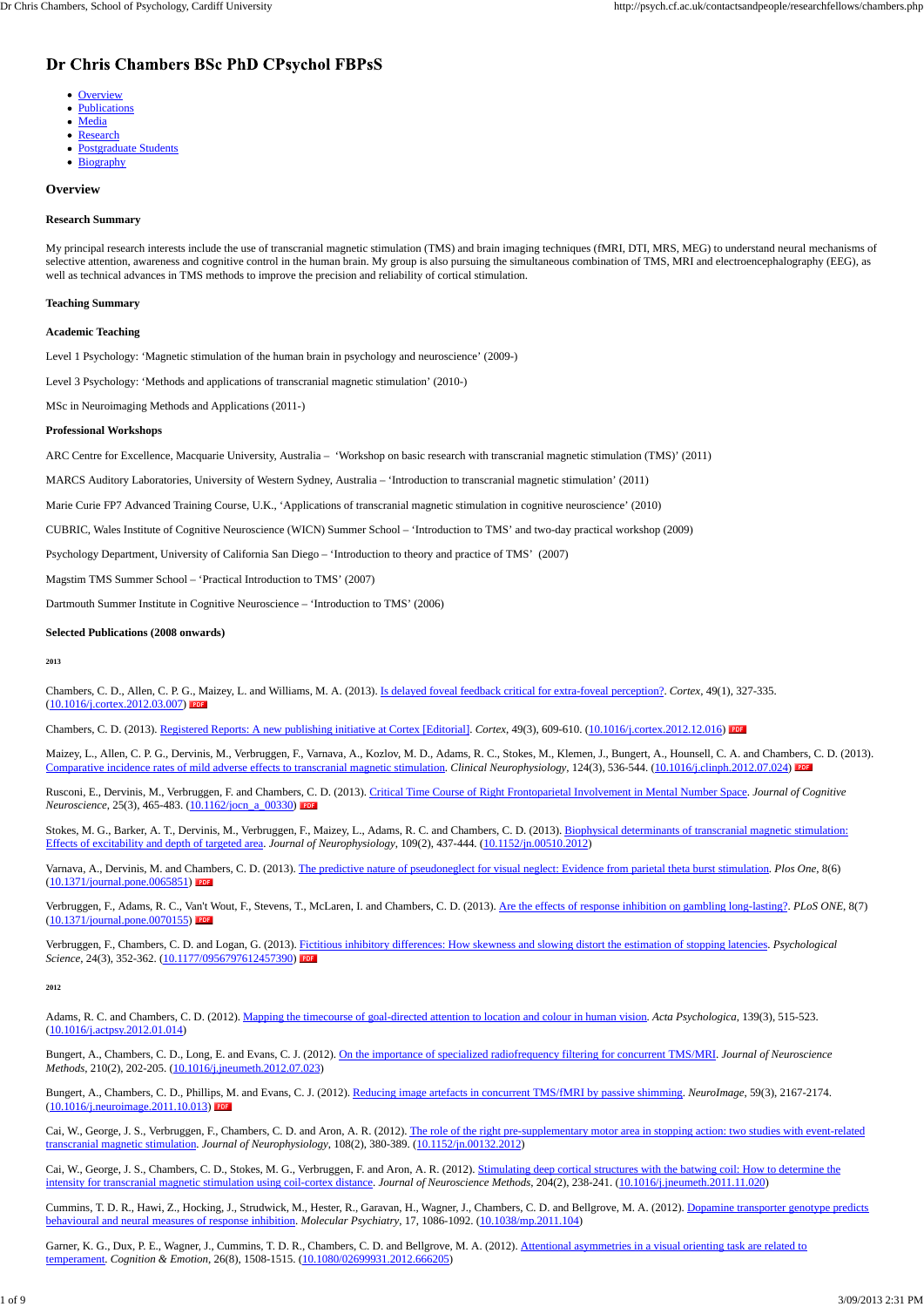Klemen, J. and Chambers, C. D. (2012). Current perspectives and methods in studying neural mechanisms of multisensory interactions. *Neuroscience & Biobehavioral Reviews*, 36(1), 111-133. (10.1016/j.neubiorev.2011.04.015)

Verbruggen, F., Adams, R. C. and Chambers, C. D. (2012). Proactive motor control reduces monetary risk taking in gambling. *Psychological Science*, 23(7), 805-815. (10.1177/0956797611434538)

Heinen, K., Ruff, C. C., Bjoertomt, O., Schenkluhn, B., Bestmann, S., Blankenburg, F., Driver, J. and Chambers, C. D. (2011). Concurrent TMS-fMRI reveals dynamic interhemispheric influences of the right parietal cortex during exogenously cued visuospatial attention. *European Journal of Neuroscience*, 33(5), 991-1000. (10.1111/j.1460-9568.2010.07580.x)

**2011**

Baker, K. S., Mattingley, J. B., Chambers, C. D. and Cunnington, R. (2011). Attention and the readiness for action. *Neuropsychologia*, 49(12), 3303-3313. (10.1016/j.neuropsychologia.2011.08.003)

Klemen, J., Verbruggen, F., Skelton, C. and Chambers, C. D. (2011). Enhancement of perceptual representations by endogenous attention biases competition in response selection. *Attention, Perception, & Psychophysics*, 73(8), 2514-2527. (10.3758/s13414-011-0188-5)

Varnava, A., Stokes, M. G. and Chambers, C. D. (2011). Reliability of the 'observation of movement' method for determining motor threshold using transcranial magnetic stimulation. *Journal of Neuroscience Methods*, 201(2), 327-332. (10.1016/j.jneumeth.2011.08.016)

Bellgrove, M. A., Johnson, K. A., Barry, E., Mulligan, A., Hawi, Z., Gill, M., Robertson, I. and Chambers, C. D. (2009). Dopaminergic haplotype as a predictor of spatial inattention in children with attention-deficit/hyperactivity disorder. *Archives of General Psychiatry*, 66(10), 1135-1142. (10.1001/archgenpsychiatry.2009.120)

Kurniawan, V., Klemen, J. and Chambers, C. D. (2011). Microcontroller based fibre-optic visual presentation system for multisensory neuroimaging. *Journal of Neuroscience Methods*, 202(1), 28-37. (10.1016/j.jneumeth.2011.08.033)

**2010**

Chambers, C. D. and Heinen, K. (2010). TMS and the functional neuroanatomy of attention. *Cortex*, 46(1), 114-117. (10.1016/j.cortex.2009.03.002)

Rusconi, E., Dervinis, M., Verbruggen, F. and Chambers, C. D. (2013). Critical Time Course of Right Frontoparietal Involvement in Mental Number Space. *Journal of Cognitive Neuroscience*, 25(3), 465-483. (10.1162/jocn\_a\_00330)

Verbruggen, F., Aron, A. R., Stevens, M. A. and Chambers, C. D. (2010). Theta burst stimulation dissociates attention and action updating in human inferior frontal cortex. *Proceedings of the National Academy of Sciences*, 107(31), 13966-13971. (10.1073/pnas.1001957107)

Stokes, M. G., Barker, A. T., Dervinis, M., Verbruggen, F., Maizey, L., Adams, R. C. and Chambers, C. D. (2013). Biophysical determinants of transcranial magnetic stimulation: Effects of excitability and depth of targeted area. *Journal of Neurophysiology*, 109(2), 437-444. (10.1152/jn.00510.2012)

**2009**

Verbruggen, F., Chambers, C. D. and Logan, G. (2013). Fictitious inhibitory differences: How skewness and slowing distort the estimation of stopping latencies. *Psychological Science*, 24(3), 352-362. (10.1177/0956797612457390)

Chambers, C. D., Garavan, H. and Bellgrove, M. A. (2009). Insights into the neural basis of response inhibition from cognitive and clinical neuroscience. *Neuroscience & Biobehavioral Reviews*, 33(5), 631-646. (10.1016/j.neubiorev.2008.08.016)

**2008**

Chambers, C. D. (2008). A stimulating take on attention. *Psychologist*, 21(6), 502-505.

Schenkluhn, B., Ruff, C. C., Heinen, K. and Chambers, C. D. (2008). Parietal stimulation decouples spatial and feature-based attention. *Journal of Neuroscience*, 28(44), 11106-11110. (10.1523/JNEUROSCI.3591-08.2008)

**Publications**

**Online Publications**

Online information about my publications can be obtained via Google Scholar or ResearcherID:



**Full List of Publications**

**2013**

Chambers, C. D., Allen, C. P. G., Maizey, L. and Williams, M. A. (2013). Is delayed foveal feedback critical for extra-foveal perception?. *Cortex*, 49(1), 327-335. (10.1016/j.cortex.2012.03.007)

Chambers, C. D. (2013). Registered Reports: A new publishing initiative at Cortex [Editorial]. *Cortex*, 49(3), 609-610. (10.1016/j.cortex.2012.12.016)

Maizey, L., Allen, C. P. G., Dervinis, M., Verbruggen, F., Varnava, A., Kozlov, M. D., Adams, R. C., Stokes, M., Klemen, J., Bungert, A., Hounsell, C. A. and Chambers, C. D. (2013). of mild adverse effects to transcranial magnetic stimulation. *Clinical Neurophysiology*, 124(3), 536-544. (10.1016/j.clinph.2012.07.024)

Varnava, A., Dervinis, M. and Chambers, C. D. (2013). The predictive nature of pseudoneglect for visual neglect: Evidence from parietal theta burst stimulation. *Plos One*, 8(6) (10.1371/journal.pone.0065851)

Verbruggen, F., Adams, R. C., Van't Wout, F., Stevens, T., McLaren, I. and Chambers, C. D. (2013). Are the effects of response inhibition on gambling long-lasting?. *PLoS ONE*, 8(7) (10.1371/journal.pone.0070155)

#### **2012**

Adams, R. C. and Chambers, C. D. (2012). Mapping the timecourse of goal-directed attention to location and colour in human vision. *Acta Psychologica*, 139(3), 515-523. (10.1016/j.actpsy.2012.01.014)

Klemen, J., Hoffmann, M. B. and Chambers, C. (2012). Cortical plasticity in the face of congenitally altered input into V1. *Cortex*, 48(10), 1362-1365. (10.1016/j.cortex.2012.03.012)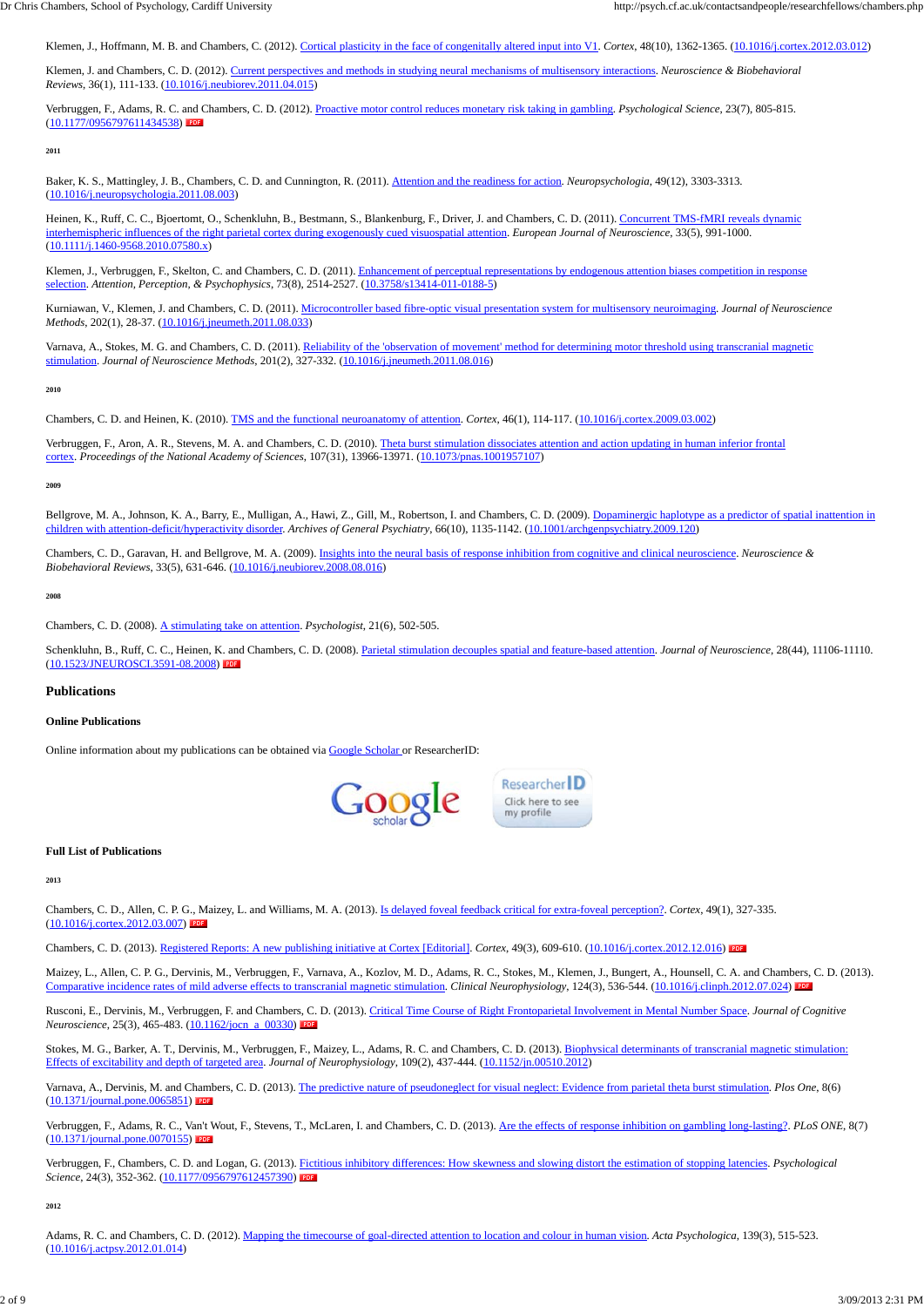Bungert, A., Chambers, C. D., Long, E. and Evans, C. J. (2012). On the importance of specialized radiofrequency filtering for concurrent TMS/MRI. *Journal of Neuroscience Methods*, 210(2), 202-205. (10.1016/j.jneumeth.2012.07.023)

Bungert, A., Chambers, C. D., Phillips, M. and Evans, C. J. (2012). Reducing image artefacts in concurrent TMS/fMRI by passive shimming. *NeuroImage*, 59(3), 2167-2174. (10.1016/j.neuroimage.2011.10.013)

Cai, W., George, J. S., Verbruggen, F., Chambers, C. D. and Aron, A. R. (2012). The role of the right pre-supplementary motor area in stopping action: two studies with event-related transcranial magnetic stimulation. *Journal of Neurophysiology*, 108(2), 380-389. (10.1152/jn.00132.2012)

Cai, W., George, J. S., Chambers, C. D., Stokes, M. G., Verbruggen, F. and Aron, A. R. (2012). Stimulating deep cortical structures with the batwing coil: How to determine the intensity for transcranial magnetic stimulation using coil-cortex distance. *Journal of Neuroscience Methods*, 204(2), 238-241. (10.1016/j.jneumeth.2011.11.020)

Garner, K. G., Dux, P. E., Wagner, J., Cummins, T. D. R., Chambers, C. D. and Bellgrove, M. A. (2012). Attentional asymmetries in a visual orienting task are related to temperament. *Cognition & Emotion*, 26(8), 1508-1515. (10.1080/02699931.2012.666205)

Klemen, J., Hoffmann, M. B. and Chambers, C. (2012). Cortical plasticity in the face of congenitally altered input into V1. *Cortex*, 48(10), 1362-1365. (10.1016/j.cortex.2012.03.012)

Cummins, T. D. R., Hawi, Z., Hocking, J., Strudwick, M., Hester, R., Garavan, H., Wagner, J., Chambers, C. D. and Bellgrove, M. A. (2012). Dopamine transporter genotype predicts behavioural and neural measures of response inhibition. *Molecular Psychiatry*, 17, 1086-1092. (10.1038/mp.2011.104)

Heinen, K., Ruff, C. C., Bjoertomt, O., Schenkluhn, B., Bestmann, S., Blankenburg, F., Driver, J. and Chambers, C. D. (2011). Concurrent TMS-fMRI reveals dynamic interhemispheric influences of the right parietal cortex during exogenously cued visuospatial attention. *European Journal of Neuroscience*, 33(5), 991-1000. (10.1111/j.1460-9568.2010.07580.x)

Klemen, J., Verbruggen, F., Skelton, C. and Chambers, C. D. (2011). Enhancement of perceptual representations by endogenous attention biases competition in response selection. *Attention, Perception, & Psychophysics*, 73(8), 2514-2527. (10.3758/s13414-011-0188-5)

Klemen, J. and Chambers, C. D. (2012). Current perspectives and methods in studying neural mechanisms of multisensory interactions. *Neuroscience & Biobehavioral Reviews*, 36(1), 111-133. (10.1016/j.neubiorev.2011.04.015)

Verbruggen, F., Aron, A. R., Stevens, M. A. and Chambers, C. D. (2010). Theta burst stimulation dissociates attention and action updating in human inferior frontal cortex. *Proceedings of the National Academy of Sciences*, 107(31), 13966-13971. (10.1073/pnas.1001957107)

Verbruggen, F., Adams, R. C. and Chambers, C. D. (2012). Proactive motor control reduces monetary risk taking in gambling. *Psychological Science*, 23(7), 805-815. (10.1177/0956797611434538)

Bellgrove, M. A., Johnson, K. A., Barry, E., Mulligan, A., Hawi, Z., Gill, M., Robertson, I. and Chambers, C. D. (2009). Dopaminergic haplotype as a predictor of spatial inattention in children with attention-deficit/hyperactivity disorder. *Archives of General Psychiatry*, 66(10), 1135-1142. (10.1001/archgenpsychiatry.2009.120)

#### **2011**

Baker, K. S., Mattingley, J. B., Chambers, C. D. and Cunnington, R. (2011). Attention and the readiness for action. *Neuropsychologia*, 49(12), 3303-3313. (10.1016/j.neuropsychologia.2011.08.003)

Bellgrove, M. A., Chambers, C. D., Johnson, K. A., Daibhis, A., Daly, M., Hawi, Z., Lambert, D., Gill, M. and Robertson, I. H. (2007). Dopaminergic genotype biases spatial attention in healthy children. *Molecular Psychiatry*, 12(8), 786-792. (10.1038/sj.mp.4002022)

Chambers, C. D., Bellgrove, M. A., Gould, I. C., English, T., Garavan, H., McNaught, E., Kamke, M. and Mattingley, J. B. (2007). Dissociable Mechanisms of Cognitive Control in Prefrontal and Premotor Cortex. *Journal of Neurophysiology*, 98(6), 3638-3647. (10.1152/jn.00685.2007)

Kurniawan, V., Klemen, J. and Chambers, C. D. (2011). Microcontroller based fibre-optic visual presentation system for multisensory neuroimaging. *Journal of Neuroscience Methods*, 202(1), 28-37. (10.1016/j.jneumeth.2011.08.033)

Chambers, C. D., Bellgrove, M. A., Stokes, M. G., Henderson, T. R., Garavan, H., Robertson, I. H., Morris, A. P. and Mattingley, J. B. (2006). Executive "Brake Failure" following deactivation of human frontal lobe. *Journal of Cognitive Neuroscience*, 18(3), 444-455. (10.1162/jocn.2006.18.3.444)

Varnava, A., Stokes, M. G. and Chambers, C. D. (2011). Reliability of the 'observation of movement' method for determining motor threshold using transcranial magnetic stimulation. *Journal of Neuroscience Methods*, 201(2), 327-332. (10.1016/j.jneumeth.2011.08.016)

**2010**

Chambers, C. D. and Heinen, K. (2010). TMS and the functional neuroanatomy of attention. *Cortex*, 46(1), 114-117. (10.1016/j.cortex.2009.03.002)

**2009**

Chambers, C. D., Garavan, H. and Bellgrove, M. A. (2009). Insights into the neural basis of response inhibition from cognitive and clinical neuroscience. *Neuroscience & Biobehavioral Reviews*, 33(5), 631-646. (10.1016/j.neubiorev.2008.08.016)

**2008**

Chambers, C. D. (2008). A stimulating take on attention. *Psychologist*, 21(6), 502-505.

Schenkluhn, B., Ruff, C. C., Heinen, K. and Chambers, C. D. (2008). Parietal stimulation decouples spatial and feature-based attention. *Journal of Neuroscience*, 28(44), 11106-11110. (10.1523/JNEUROSCI.3591-08.2008)

**2007**

Chambers, C. D., Payne, J. M. and Mattingley, J. B. (2007). Parietal disruption impairs reflexive spatial attention within and between sensory modalities. *Neuropsychologia*, 45(8), 1715-1724. (10.1016/j.neuropsychologia.2007.01.001)

Morris, A. P., Chambers, C. D. and Mattingley, J. B. (2007). Parietal stimulation destabilizes spatial updating across saccadic eye movements. *Proceedings of the National Academy of Sciences*, 104(21), 9069-9074. (10.1073/pnas.0610508104)

Stokes, M. G., Chambers, C. D., Gould, I. C., English, T., McNaught, E., McDonald, O. and Mattingley, J. B. (2007). Distance-adjusted motor threshold for transcranial magnetic stimulation. *Clinical Neurophysiology*, 118(7), 1617-1625. (10.1016/j.clinph.2007.04.004)

#### **2006**

Chambers, C. D., Stokes, M. G., Janko, N. E. and Mattingley, J. B. (2006). Enhancement of visual selection during transient disruption of parietal cortex. *Brain Research*, 1097(1), 149-155. (10.1016/j.brainres.2006.04.084)

**2005**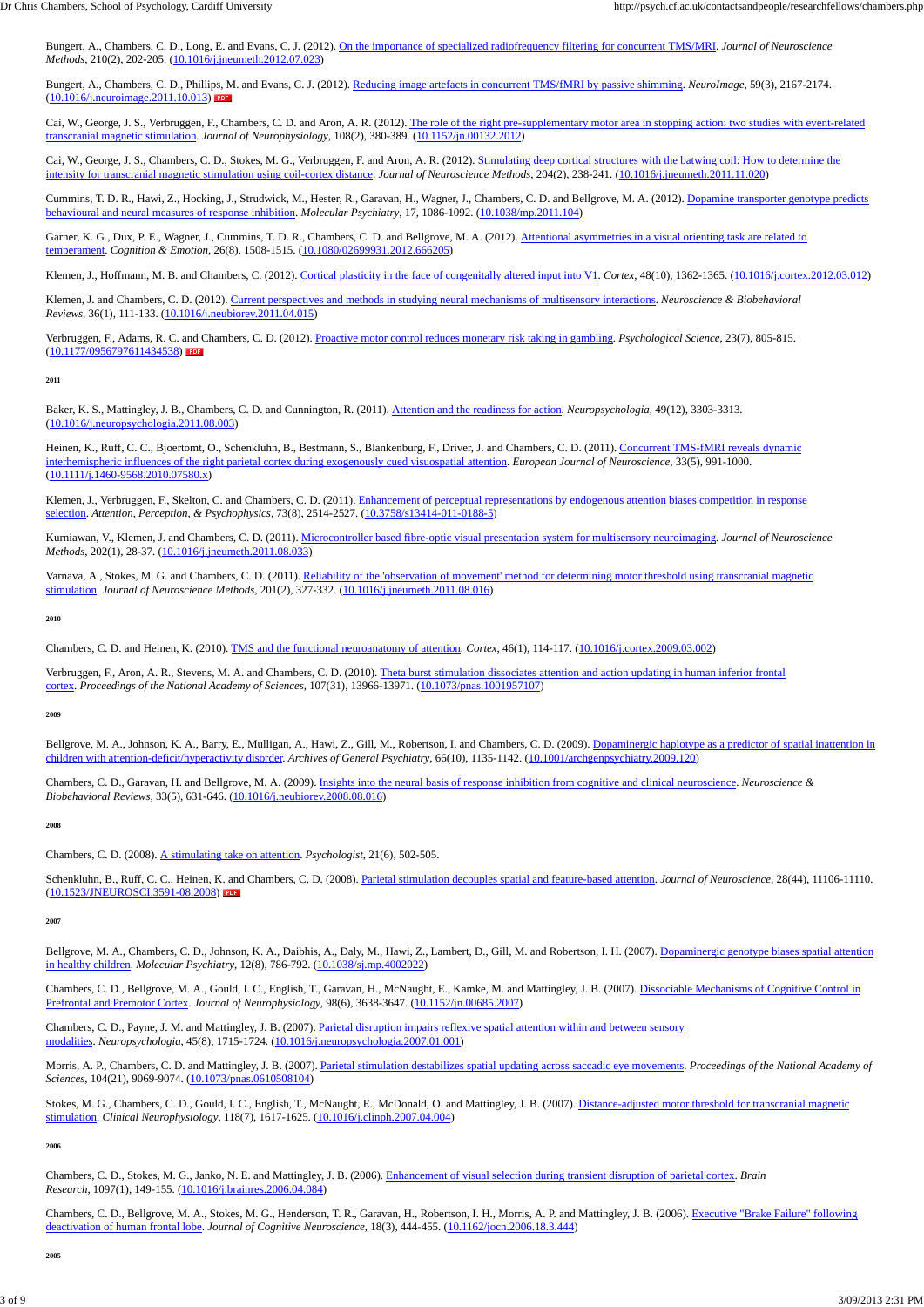Bellgrove, M. A., Chambers, C. D., Vance, A., Hall, N., Karamitsios, M. and Bradshaw, J. L. (2005). Lateralized deficit of response inhibition in early-onset schizophrenia. *Psychological Medicine*, 36(4), 495-505. (10.1017/S0033291705006409)

Chambers, C. D., Mattingley, J. B. and Moss, S. A. (2005). Does selective attention influence the octave illusion?. *Perception*, 34(2), 217-229. (10.1068/p5164)

Chambers, C. D. and Mattingley, J. B. (2005). Neurodisruption of selective attention: insights and implications. *Trends in Cognitive Sciences*, 9(11), 542-550. (10.1016/j.tics.2005.09.010)

Stokes, M. G., Chambers, C. D., Gould, I. C., Henderson, T. R., Janko, N. E., Allen, N. B. and Mattingley, J. B. (2005). Simple Metric For Scaling Motor Threshold Based on Scalp-Cortex Distance: Application to Studies Using Transcranial Magnetic Stimulation. *Journal of Neurophysiology*, 94(6), 4520-4527. (10.1152/jn.00067.2005)

Chambers, C. D. (2005). Staring in the Eye of Auditory Neglect: Comments on 'Gaze Direction Modulates Auditory Spatial Deficits in Stroke Patients with Neglect'. *Cortex*, 41(2), 117-120. (10.1016/S0010-9452(08)70886-4)

Morris, A. P., Kritikos, A., Berberovic, N., Pisella, L., Chambers, C. D. and Mattingley, J. B. (2004). Prism adaptation and spatial attention: A study of visual search in normals and patients with unilateral neglect. *Cortex*, 40(4-5), 703-721. (10.1016/S0010-9452(08)70166-7)

#### **2004**

Chambers, C. D., Payne, J. M., Stokes, M. G. and Mattingley, J. B. (2004). Fast and slow parietal pathways mediate spatial attention. *Nature Neuroscience*, 7(3), 217-218. (10.1038/nn1203)

Chambers, C. D., Stokes, M. G. and Mattingley, J. B. (2004). Modality-Specific Control of Strategic Spatial Attention in Parietal Cortex. *Neuron*, 44(6), 925-930. (10.1016/j.neuron.2004.12.009)

Chambers, C. D., Mattingley, J. B. and Moss, S. A. (2004). Reconsidering evidence for the suppression model of the octave illusion. *Psychonomic Bulletin and Review*, 11(4), 642-666. (10.3758/BF03196617)

Some of the documents listed above are available for downloading. These have been provided as a means to ensure timely dissemination of scholarly and technical work on a non-commercial basis. Copyright and *all rights therein are maintained by the authors or by other copyright holders, notwithstanding that they have offered their works here electronically. It is understood that all persons copying this information will adhere to the terms and constraints invoked by each author's copyright. These works may not be re-posted without the explicit permission of the copyright holder.*

Chambers, C. D., Mattingley, J. B. and Moss, S. A. (2004). The suppression model remains unsound: A reply to Deutsch. *Psychonomic Bulletin and Review*, 11(4), 677-680. (10.3758/BF03196619)

#### **2003**

Chambers, C. D. and Brown, M. (2003). Timing accuracy under Microsoft Windows revealed through external chronometry. *Behavior Research Methods, Instruments & Computers*, 35(1), 96-108. (10.3758/BF03195501)

#### **2002**

Chambers, C. D., Mattingley, J. B. and Moss, S. A. (2002). The octave illusion revisited: Suppression or fusion between ears?. *Journal of Experimental Psychology: Human Perception and Performance*, 28(6), 1288-1302. (10.1037//0096-1523.28.6.1288)

#### *© Copyright*

#### **Media**

#### **Media Activities**

## theguardian

## Trust in science would be improved by study pre-registration

5<sup>th</sup> Jun 2013

Open letter: We must encourage scientific journals to accept studies before the results are in

Chris Chambers, Marcus Munafo and more than 70 signatories



### Susan Greenfield and the rise of the **Facebook zombies**

8<sup>th</sup> Apr. 2013

Which is more dangerous, technology changing our brains or scientists mutating into priests?

## theguar **NOTES&THEORIES**

Pseudoscience and stereotyping won't solve gender inequality in science A parenting guide aimed at drawing more girls into science lacks evidence and

8th Feb. 2013



#### **The Geek Manifesto**

promotes old-fashioned gender stereotypes

Should scientists be more involved in government? Adam Walton and guests discuss the Geek Manifesto, a campaign for the public and politicians to understand science better With Mark Henderson, Gabriela Jiga-Boy, Jane Davidson and Chris Chambers





Those who publish research behind paywalls are victims not perpetrators

Labelling scientists who publish in traditional journals as 'immoral' only hinders the cause of open access publishing

Spot reach and tools online SpotOn London 2012: Fixing the fraud: how do we safeguard science from misconduct?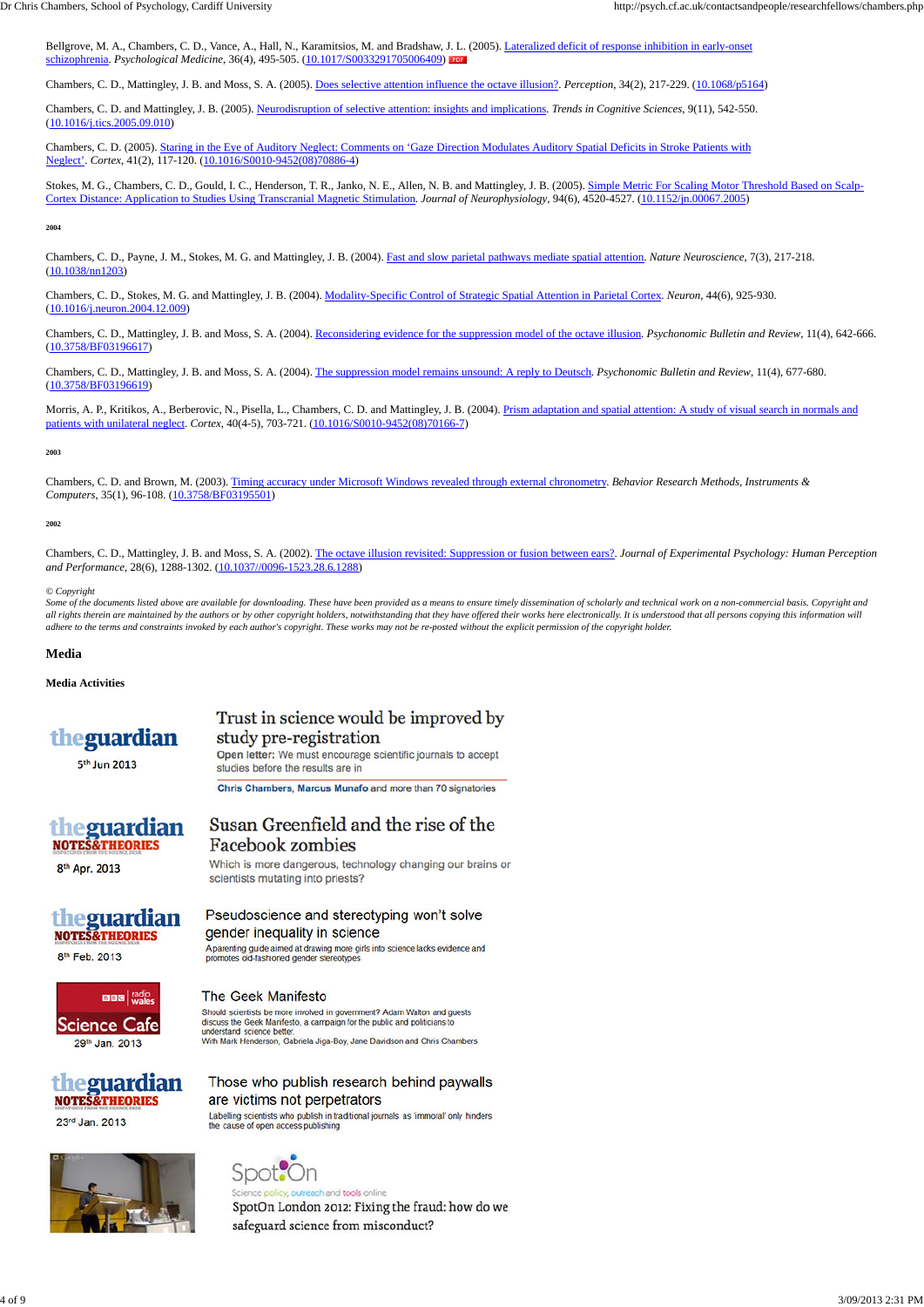#### **Research**

#### **Main Current Projects**

#### **1. Attention and Awareness**

Current team members: *Chris Allen, Emma Cheetham, Lucy Morris, Sinead Morrison, Jemma Sedgmond*

Our sensory environment contains a vast quantity of information, only a fraction of which can guide behaviour. Brain mechanisms of attention are crucial for enhancing the processing of stimuli that are behaviourally relevant and for minimising distraction. Within the field of attention, our research focuses on the use of TMS and fMRI (including multivoxel pattern analysis methods) to understand the cognitive neuroscience of attentional control, within and between the sensory modalities of vision and touch. In particular, we are aiming to answer the following questions:

- How do regions in the frontal and parietal cortex modulate competitive interactions between stimuli in the visual cortex?
- Do the same mechanisms of top-down attentional control operate within and between sensory modalities? Is there a 'supramodal' attention system?
- Do different regions of the parietal (e.g. IPL, SPL) and frontal cortex (e.g. FEF) exhibit functional specificity for different aspects of attention?
- Which visual pathways and mechanisms are crucial for conscious awareness?
- Do cortical feedback mechanisms transfer information from the peripheral visual cortex to central (foveal) visual cortex?



## - guest post by Chris Chambers

### theguardian **comment is free**

14h Sept. 2012

## the guardian<br>NOTES&THEORIES

#### 11th Jul. 2012

#### prize replication over politics and publishing. **Chris Chambers and Petroc Sumner.**

If academia is to be cleaned up, the Research Excellence Framework must

Replication is the only solution to scientific fraud

## Science journalism through the looking glass

**Tackling the F word** 

Science has an uneasy relationship with journalism, so what can be done by both sides to improve coverage, ask Chris Chambers and Petroc Sumner



Scientists and journalists need different things from science: Presentation Click on the image opposite to watch the video



### Scientists and journalists need different things from science: Discussion Click on the image opposite to watch the video



7th Mar. 2012

### Nine ways scientists can help improve science journalism

Dr Chris Chambers, Dr Petroc Sumner, Dr Frédéric Boy and Prof Jacky Boivin School of Psychology, Cardiff University



#### How can we ensure a future of quality science reporting in the UK? Chambers, C.D., Sumner, P. & Boy, F. (2011).

améliorer l'information scientifique du grand public

Cerveau et maintien de l'ordre, comment

Le Monde.fi EN QUÊTE 3

15th Nov. 2011

Par Petroc Sumner, Frédéric Boy et Christopher Chambers, chercheurs en neurosciences cognitives, School of Psychology, Cardiff University Scientist should be allowed to check stories on

their work before publication

# the guardian

11th Oct. 2011

# theguardian<br>NOTES&THEORIES

22nd Aug. 2011

# theguardian

16th Feb. 2011

## The New Hork Times

11th Nov. 2007

#### Riot control: How can we stop newspapers distorting science? Dr Petroc Sumner, Dr Frédéric Boy and Dr Christopher Chambers are at the School of Psychology, Cardiff University

Dr Petroc Sumner, Dr Frédéric Boy and Dr Christopher Chambers are at the School of Psychology, Cardiff University

### 'Thinking caps' are pseudoscience masquerading as neuroscience

Chris Chambers, Sven Bestmann and Elena Rusconi

## Politics and the Brain

Adam Aron, David Badre, Matthew Brett, John Cacioppo, Chris Chambers, Roshan Cools, Steve Engel, Mark D'Esposito, Chris Frith, Eddie Harmon-Jones, John Jonides, Brian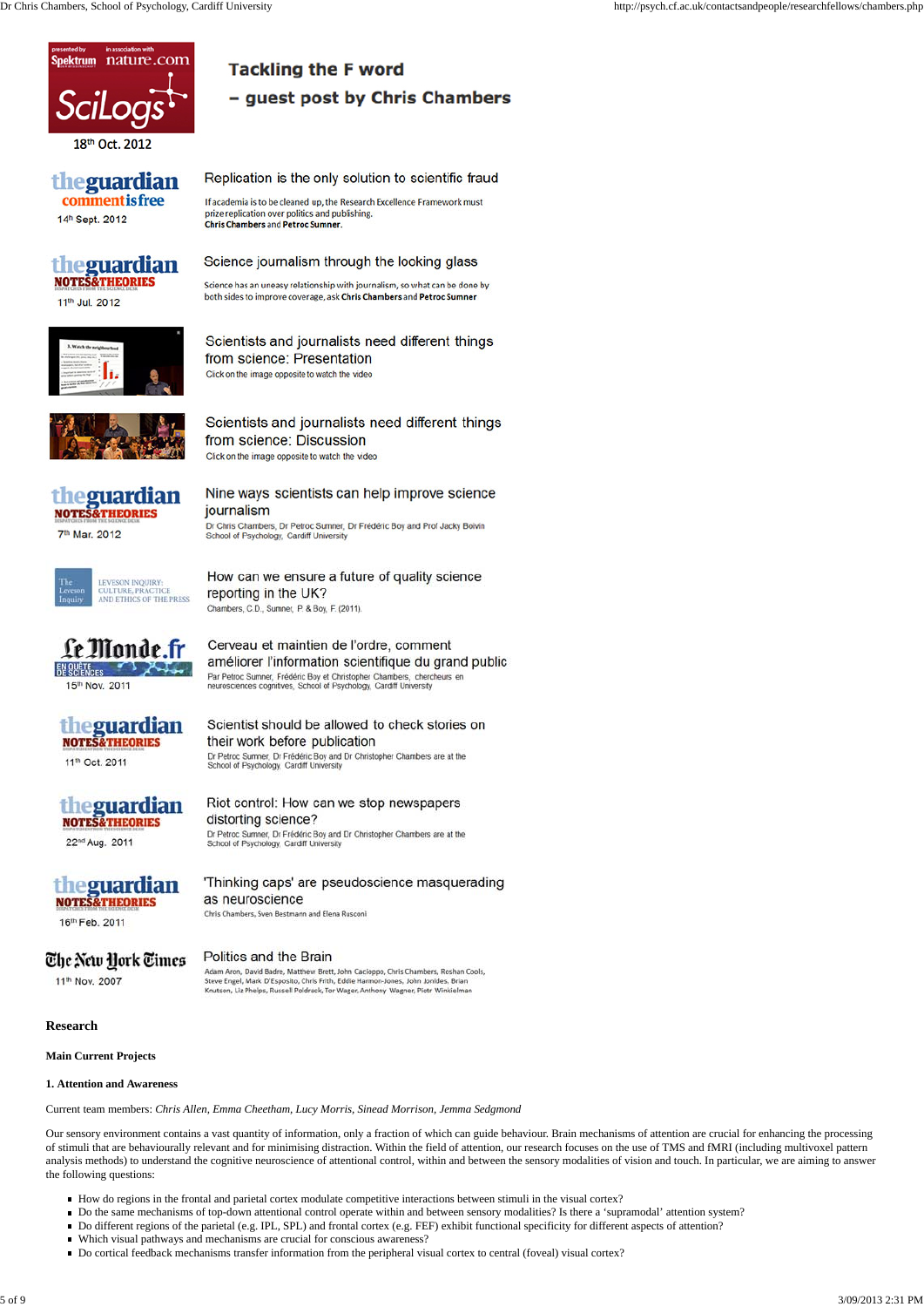#### **Current collaborations in attention/awareness:**

Dr Sven Bestmann (University College London) Dr Mark Bellgrove (University of Queensland) Dr Elena Rusconi (University of Trento) Dr Christian Ruff (University of Zurich) Dr Petroc Sumner (Cardiff University) Dr Mark Williams (Macquarie University)

#### **2. Cognitive Control**

#### Current team members: *Rachel Adams, Chris Allen, Rory Cutler, Charles Hounsell, Leah Maizey, Sinead Morrison, Jemma Sedgmond, Solveiga Stonkute, Frederick Verbruggen*

Neural mechanisms of cognitive control enable us to coordinate, execute, and update behaviour. The prefrontal cortex has long been associated with cognitive control but the architecture of the prefrontal system is one of the great unsolved mysteries in cognitive neuroscience. Within the broad field of cognitive control (or 'executive functions'), our research focuses on understanding the neural basis of response inhibition, response selection, and the link between inhibition and risk-taking (including gambling), principally through the application of TMS. Specifically we aim to address the following questions:

- How do prefrontal and parietal cortex support cognitive control in the human brain?
- How do neural mechanisms of response inhibition interact with functionally related processes, such as response selection, attention, working memory, and risk-taking behaviour?
- Do regions of prefrontal cortex that control motor execution (such as the frontal eye field) also mediate perceptual decision-making?
- How do neural mechanisms of cognitive control and emotional regulation interact with one another?
- What is the balance between specialisation and adaptive coding in the human prefrontal cortex?

#### **Current collaborations in cognitive control:**

Dr Adam Aron (University of California, San Diego) Dr Mark Bellgrove (University of Queensland) Dr Xavier Caseras (Cardiff University) Dr Natalia Lawrence (Cardiff University) Dr Frederick Verbruggen (University of Exeter)

#### **3. Concurrent TMS, MRI, and EEG**

#### Current team members: *Chris Allen, Charles Hounsell, Leah Maizey, Jemma Sedgmond*

Bellgrove, M.A., Hester, R., Chambers, C.D., Garavan, H. & Hawi, Z. National Health and Medical Research Council project grant (Australia) 'Genetic and physiological mechanisms of executive control', 2011-2014 (\$541,048)

The combination of TMS and neuroimaging (MRI, EEG) provides a unique window on human brain function, with broad applications and implications across the cognitive and clinicial neurosciences. By applying TMS within the MRI scanner, we can directly observe the physiological consequences of stimulation both locally (at the site of stimulation) and in remote interconnected brain regions. The integration of TMS and different imaging techniques also holds great promise for revealing the mechanism by which TMS influences neurophysiology and neurovascular coupling.

We have recently established concurrent TMS-MRI at CUBRIC via the *Academic Expertise for Business (A4B)* grant programme, an initiative of the Welsh Assembly Government that funds links between academia and industry in Wales. Our industrial partners on this project are Welsh neuromedical companies *Magstim* and *Dymed*.

#### **Current collaborations in TMS-MRI:**

Dr Sven Bestmann (University College London) Dr John Evans (Cardiff University) Prof. Derek Jones (Cardiff University) Prof. Krish Singh (Cardiff University) Prof. Richard Wise (Cardiff University) Industry: Robin Davies (Magstim) and Mike Polson (Dymed)

#### **4. TMS Methods**

The application of TMS in cognitive neuroscience carries a variety of technical and interpretative challenges. As a 'neurodisruption' method, one critical issue is the control of TMS intensity. What strength of TMS is sufficient to yield effective (but not excessive) stimulation of cortical tissue? We have found that the extent of cortical activity during TMS is steeply related to the distance between the scalp and cortex. Even a difference of 1mm in the scalp-cortex distance between different sites can have a measurable and reliable effect on TMS-evoked behaviour. We have therefore developed a linear scaling method for calibrating the intensity of TMS according to scalp-cortex distance, thus enabling more precise and comparable stimulation of different regions. We are also developing a new type of brain atlas for TMS that maps regional variation in scalp-cortex distance over a large sample of subjects.

#### **Current collaborations in TMS methods:**

Dr Mark Stokes (University of Oxford)

#### **Funding**

#### **Current Major Grants**

Chambers, C.D., Verbruggen, F.L.J., Boy, F., Dymond, S. & Lawrence, N. Wellcome Trust ISSF Seedcorn grant (U.K.), 'Can GABAergic brain stimulation promote risk aversion in

gambling?', 2013-2014 (£33,572)

Chambers, C.D. & Verbruggen, F.L.J. BBSRC Project Grant (U.K.), 'Neural dynamics of response inhibition and gambling across the lifespan', 2013-2016 (£882,321)

Verbruggen F.L.J, Chambers, C.D., Lavric, A. & McLaren, I. Economic and Social Research Council (U.K.) 'Do executive motor-control mechanisms regulate monetary choice and gambling?', 2012-2015 (£546,626)

#### **Previous Major Grants**

Chambers, C.D., Singh, K., Wise, R., Jones, D., Jiles, D, & Bestmann, S. Academic Expertise For Business grant (Welsh Assembly) 'The integrated brain imaging and stimulation project (IBIS)', 2010-2013 (£349,885)

Chambers, C.D. BBSRC David Phillips Fellowship (U.K.), 'Investigating the neural basis of selective attention in the human brain: A combined neurodisruption and neuroimaging study, 2006-2011 (£421,754)

Chambers, C.D. & Driver, J. BBSRC Project Grant (U.K.), 'Multisensory dynamics of selective attention in the human brain: A combined neurodisruption and neuroimaging project', 2007-2011 (£403,884)

- What is the relative contribution of the retinotectal and geniculostriate pathways to visual selection?
- Are frontal and parietal regions that are crucial for spatial attention also critical for mental representations of numbers?
- Is the top-down selection of spatial and feature-based visual information controlled by a single global mechanism or by a series of coordinated sub-systems?
- What is the genotypic basis of selective attention in humans?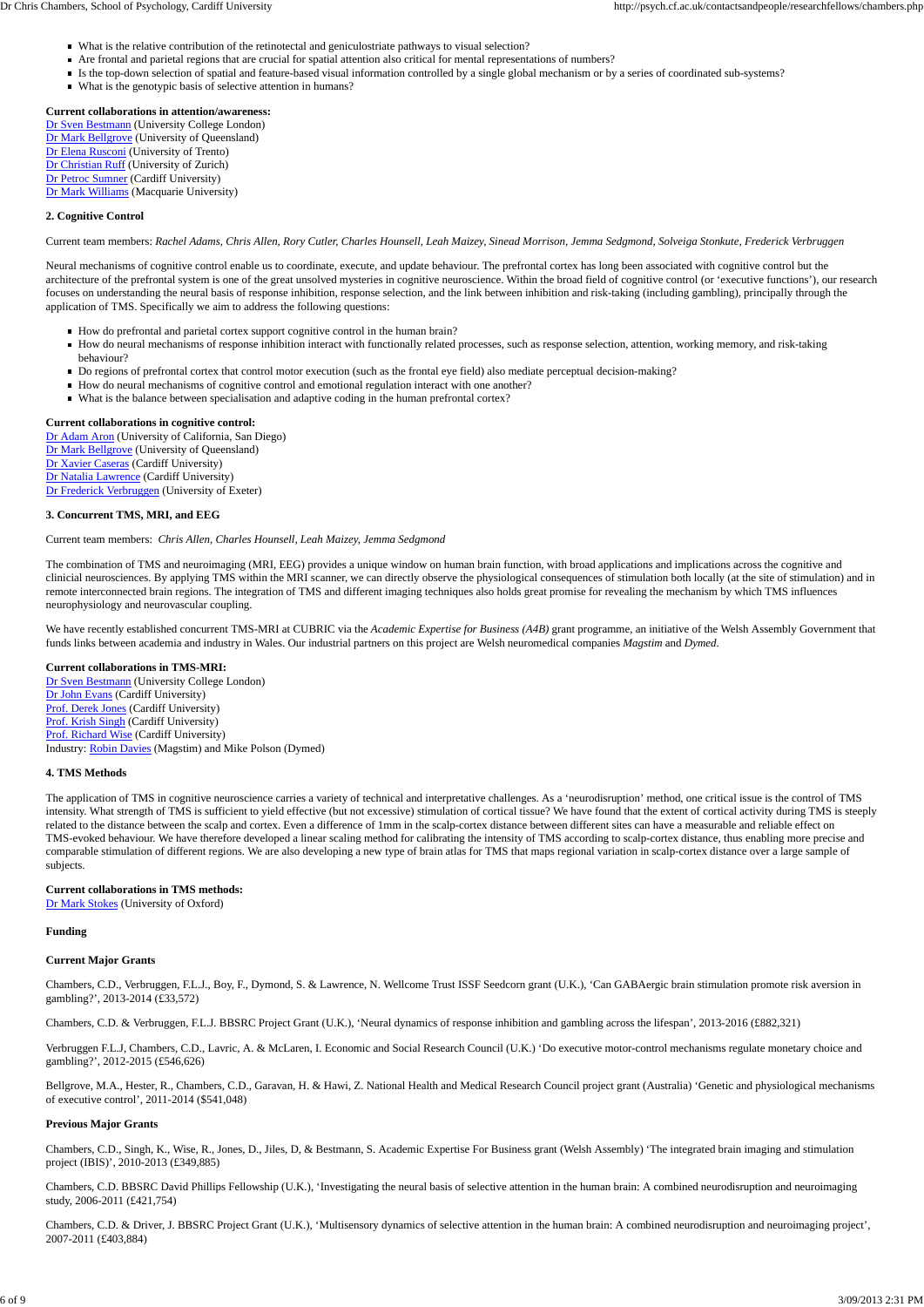Bellgrove, M.A. & Chambers, C.D. ARC Project Grant (Australia), 'The cognitive neuroscience of executive control: behavioural, physiological and genetic mechanisms', 2007-2010 (\$319,000)

#### **Previous Minor Grants**

Varnava, A., & Chambers, C.D. Wales Institute of Cognitive Neuroscience Project Grant (U.K.). 'The predictive nature of pseudoneglect for simulated visual neglect following unilateral parietal disruption using theta burst stimulation (TBS)', 2009-2011 (£16,216)

Allen, C. & Chambers, C.D. Wales Institute of Cognitive Neuroscience Project Grant (U.K.). 'Probing the neural basis of visual awareness using transcranial magnetic stimulation (TMS)', 2009-2011 (£5,625)

Zhang, W., Klemen, J. & Chambers, C.D. Wales Institute of Cognitive Neuroscience Project Grant (U.K.). 'The effect of crossmodal attentional load on sensory processing and the control of attentional resources', 2009-2011 (£4,500)

Kurniawan, V., Klemen, J. & Chambers, C.D. Wales Institute of Cognitive Neuroscience Project Grant (U.K.). 'Multisensory spatial and feature-based attention', 2009-2011 (£4,500)

Klemen, J., Jones, D., Menz, M. & Chambers, C.D. Wales Institute of Cognitive Neuroscience Project Grant (U.K.). 'Establishing anatomical connectivity of multisensory perception and attentional control using diffusion tensor imaging', 2009-2011 (£3,750)

Klemen, J. & Chambers, C.D. Wales Institute of Cognitive Neuroscience Project Grant (U.K.), 'Top-down control of crossmodal attention and its effects on sensory processing', 2008-2011 (£15,000)

#### **Research Group**

The TMS group is made up of staff and students from a wide range of backgrounds, including physics, neuroscience, and experimental psychology.

**Lab head:** Dr Chris Chambers

**Postdoctoral Research Fellows:** Chris Allen

**Honourary Research Fellows:** Dr Frederick Verbruggen

**Lab Manager:** Jemma Sedgmond

**Research Assistants:** Sinead Morrison

#### **Graduate Students:**

**Rachel Adams**, PhD Emma Cheetham, PhD Rory Cutler (from Oct 2013) Charles Hounsell, PhD Leah Maizey, PhD Solveiga Stonkute (from Oct 2013)

**Current Undergraduate Students:** TBA

**Interns:** TBA

#### **Alumni:**

Dr Andreas Bungert Dr Jane Klemen Veldri Kurniawan Marcel Meyer Dr Alice Varnava

#### **Postgraduate Students**

#### **Postgraduate Research Interests**

I am happy to discuss projects that fall within the scope of:

Psychological and neural mechanisms of selective attention and conscious awareness

Human cognitive control processes, including response inhibition, response selection, working memory, and decision making under risk

Concurrent TMS and brain imaging

Methodological advances in TMS

#### **Current Students**

Rachel Adams, PhD Emma Cheetham, PhD Charles Hounsell, PhD Leah Maizey, PhD

#### **Previous Students**

#### Chris Allen

Veldri Kurniawan Marcel Meyer Bertram Schenkluhn, Diplomarbeit, 2006-2007, University College London Adam Morris, PhD, 2003-2008, University of Melbourne Jonathan Payne, DPsych, 2002-2005, University of Melbourne

#### **Biography**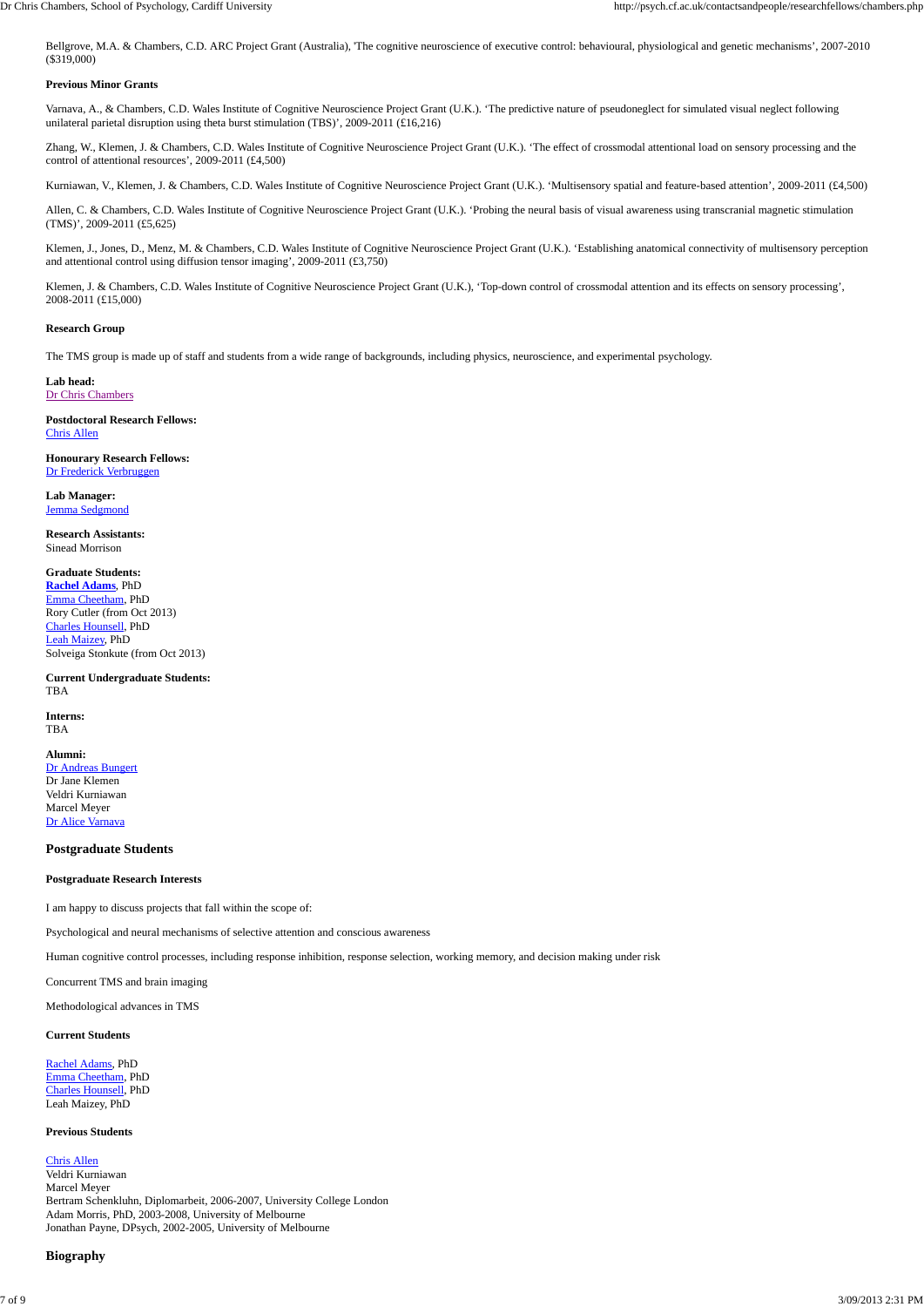#### **Undergraduate Education**

Bachelor of Science (Behavioural) with Honours (1st class), Monash University, 1998

#### **Postgraduate Education**

PhD in Experimental Psychology, Monash University, 2002 Chartered Psychologist (CPsychol), British Psychological Society, 2011

#### **Fellowships & Awards**

Fellow of the British Psychological Society (FBPsS), 2011 Spearman Medal, British Psychological Society, 2007 BBSRC David Phillips Fellowship, 2006-2011 Australian Academy of Science, European Travelling Fellowship, 2004

#### **Current Appointments**

Senior Research Fellow Head of the CUBRIC Transcranial Magnetic Stimulation (TMS) Group

#### **Previous Appointments**

BBSRC David Phillips Fellow, School of Psychology, Cardiff University (2008-2011) BBSRC David Phillips Fellow, Institute of Cognitive Neuroscience, University College London (2006-2008) NHMRC Senior Postdoctoral Research Fellow, University of Melbourne, Australia (2004-2006) NHMRC Postdoctoral Research Fellow, University of Melbourne, Australia (2002-2004)

#### **Memberships**

Chartered Member, British Psychological Society Society for Neuroscience Association of British Science Writers (ABSW)

#### **Journal Editorships**

Section Editor, Cortex Academic Editor, PLOS ONE

#### **Manuscript reviewing activities**

Annals of the New York Academy of Sciences Behavior Research Methods, Instruments and Computers Biological Psychiatry Brain Research Brain Stimulation Brain Structure and Function Cerebral Cortex Cognition Cognitive Brain Research **Cortex** Current Biology European Journal of Neurology Experimental Brain Research Experimental Psychology Human Brain Mapping Journal of Cognitive Neuroscience Journal of Experimental Psychology: General Journal of Experimental Psychology: Human Perception and Performance Journal of Neurophysiology Journal of Neuroscience Journal of the International Neuropsychological Society Nature Neuroimage Neuropsychologia Neuropsychology Neuroscience Neuroscience Letters Open Biology

Perception & Psychophysics PLOS ONE Psychiatry Research Psychological Research Psychological Science Psychonomic Bulletin & Review Trends in Cognitive Sciences

#### **Grant reviewing activities**

Biotechnology and Biological Sciences Research Council (BBSRC) Economic and Social Research Council (ESRC) Leverhulme Trust Medical Research Council (MRC) National Science Foundation Netherlands Organisation for Scientific Research (NOW) Neurological Foundation of New Zealand Wellcome Trust

**Invited Talks (2006 onwards)**